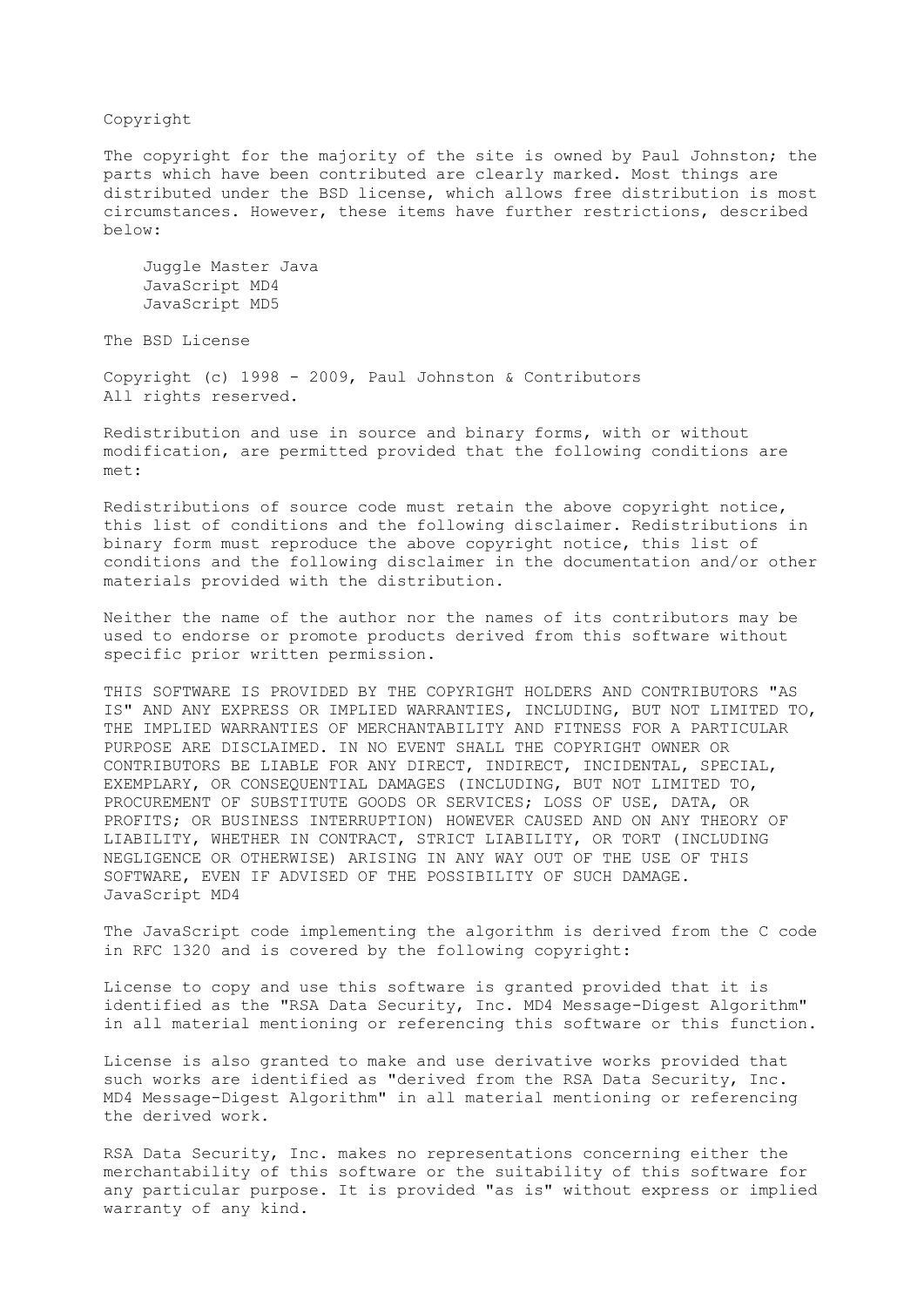These notices must be retained in any copies of any part of this documentation and/or software.

This copyright does not prohibit distribution of the JavaScript MD4 code under the BSD license. JavaScript MD5

The JavaScript code implementing the algorithm is derived from the C code in RFC 1321 and is covered by the following copyright:

License to copy and use this software is granted provided that it is identified as the "RSA Data Security, Inc. MD5 Message-Digest Algorithm" in all material mentioning or referencing this software or this function.

License is also granted to make and use derivative works provided that such works are identified as "derived from the RSA Data Security, Inc. MD5 Message-Digest Algorithm" in all material mentioning or referencing the derived work.

RSA Data Security, Inc. makes no representations concerning either the merchantability of this software or the suitability of this software for any particular purpose. It is provided "as is" without express or implied warranty of any kind.

These notices must be retained in any copies of any part of this documentation and/or software.

This copyright does not prohibit distribution of the JavaScript MD5 code under the BSD license. Juggle Master

JuggleMaster Version 1.60 Copyright (C) 1995-1996 Ken Matsuoka JuggleMaster X Version 0.42 Copyright (C) 1996 MASUDA Kazuyoshi JuggleMaster Java Version 1.03 Copyright (C) 1997-1999 Yuji Konishi, ASANUMA Nobuhiko

By downloading the software, you agree to the terms and conditions of the license. In the case of disagreement, dispose of the bundle of which the definition is given below.

Definition: 'JuggleMaster Java' is what you downloaded. JuggleMaster Java's 'Bundle' consists of files with extension 'jar', 'class', 'java', and 'jm', which are included in JuggleMaster Java.

 You have the right to modify some or whole parts of Bundle. You can re-distribute Bundle, or make it public, regardless if it is modified or not, as long as it is free and copyrights are specified. In the case of re-distribution, you should also attach to it the license with exact terms 1 and 2 given here, either in English or Japanese. You are allowed to re-define 'Bundle', provided that it includes all the components of Bundle you received, and modified ones.

 You don't have any restrictions about what you downloaded but not included in Bundle.

 The distributor of JuggleMaster Java shall not be liable for any damages you suffer as a result of using JuggleMaster Java.

Cryptographic Law